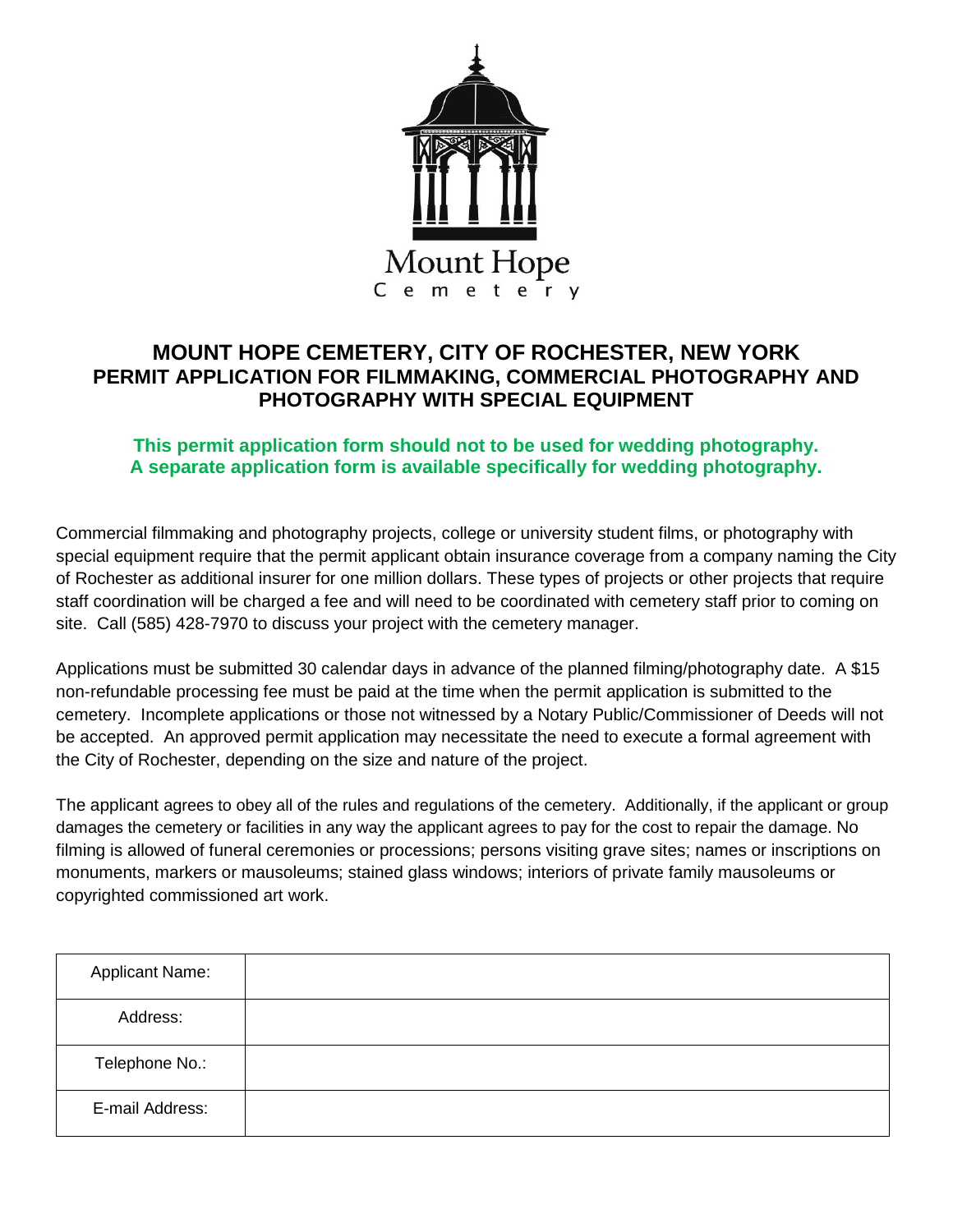| Project purpose:                                                                                             | □ Web site, Facebook, Flickr, YouTube, or other social media internet site.<br>□ Student project (research, student film, academic presentation, exhibit, etc.)<br>□ Commercial film project (film to be showed in public forum, television, advertisement,<br>web site, etc.)<br>□ Commercial photography project (photographs to be published or sold).<br>□ Other Please describe: |  |  |  |
|--------------------------------------------------------------------------------------------------------------|---------------------------------------------------------------------------------------------------------------------------------------------------------------------------------------------------------------------------------------------------------------------------------------------------------------------------------------------------------------------------------------|--|--|--|
| Description of the<br>project:<br>If filming, attach script for<br>each scene to be filmed.                  |                                                                                                                                                                                                                                                                                                                                                                                       |  |  |  |
| Proposed cemetery<br>location(s) along with<br>proposed date(s) and<br>time(s) of filming or<br>photography: |                                                                                                                                                                                                                                                                                                                                                                                       |  |  |  |
| Type of equipment<br>to be used:                                                                             |                                                                                                                                                                                                                                                                                                                                                                                       |  |  |  |